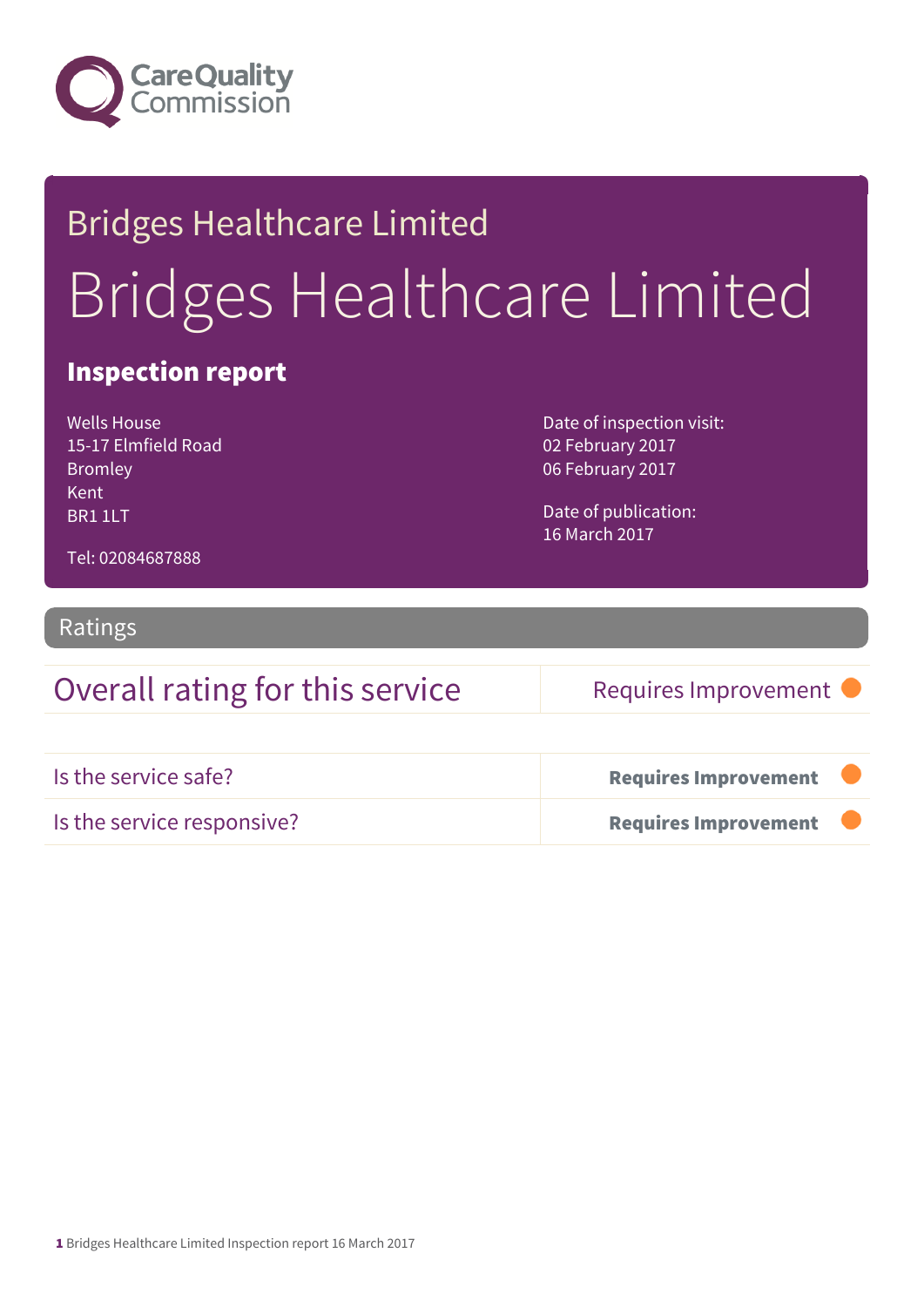## Summary of findings

#### Overall summary

We carried out an unannounced comprehensive inspection of this service on 03, 04, 08 and 09 August 2016. Breaches of legal requirements were found in respect of staff recruitment and record keeping.

After the comprehensive inspection, the provider sent us an action plan to say what they would do to meet legal requirements in relation to these breaches. We undertook this unannounced focused inspection on 02 and 06 February 2017 to check that they had followed their action plan and to confirm that they now met legal requirements.

At this focused inspection we looked at aspects of the key questions Safe and Responsive. This report only covers our findings in relation to the focused inspection. You can read the report from our last comprehensive inspection, by selecting the 'all reports' link for 'Bridges Healthcare Limited' on our website at www.cqc.org.uk.

Bridges Healthcare Limited provides personal care and support to people in their own homes in the boroughs of Bromley and Bexley. At the time of this inspection approximately 50 people were using the service.

There was a registered manager in place. A registered manager is a person who has registered with the Care Quality Commission to manage the service. Like registered providers, they are 'registered persons'. Registered persons have legal responsibility for meeting the requirements in the Health and Social Care Act 2008 and associated Regulations about how the service is run.

At this inspection we found that staff recruitment records had been checked and missing documentation regarding staff employment history was now available. The job application form had been amended to request applicants' full employment history in line with the requirements of the regulations.

People's care records were now accurate and people told us they reflected their current health and care and support needs. The care plans in people's homes matched the records at the office to ensure staff had up to date information about people's needs at all times. However we found there was still some improvement needed to ensure people's care plans were personalised to their individual needs and preferences rather than task focused.

We have not changed the rating of the key question Safe in line with the characteristics for each rating, because, although improvements had been made, there were other aspects of that key question that needed improvement from the comprehensive inspection in August 2016. We have not changed the rating of Responsive to Good in line with the characteristics for each rating because although improvements had been made further improvements, in other aspects of this key question, were required to meet the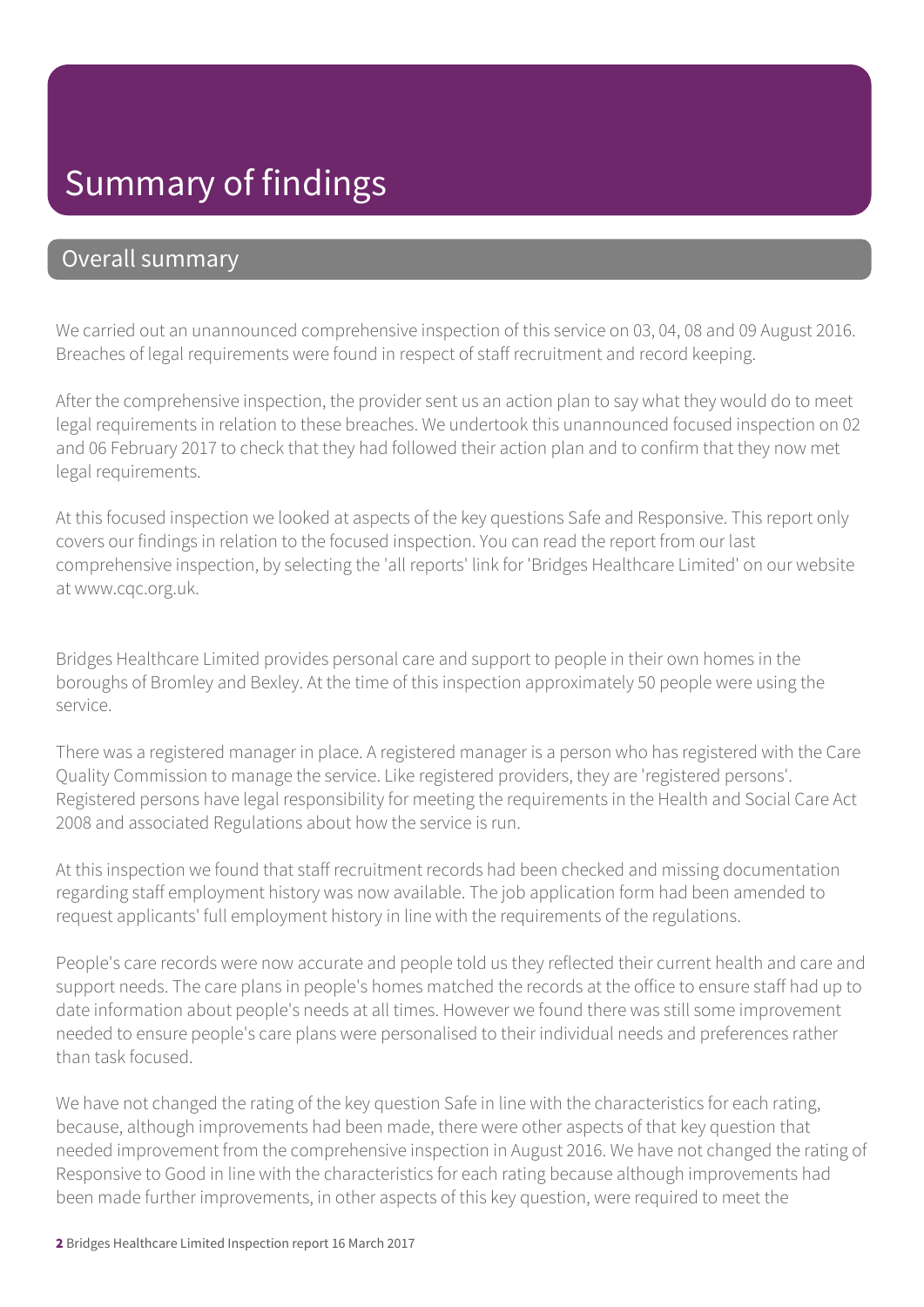characteristics for Good.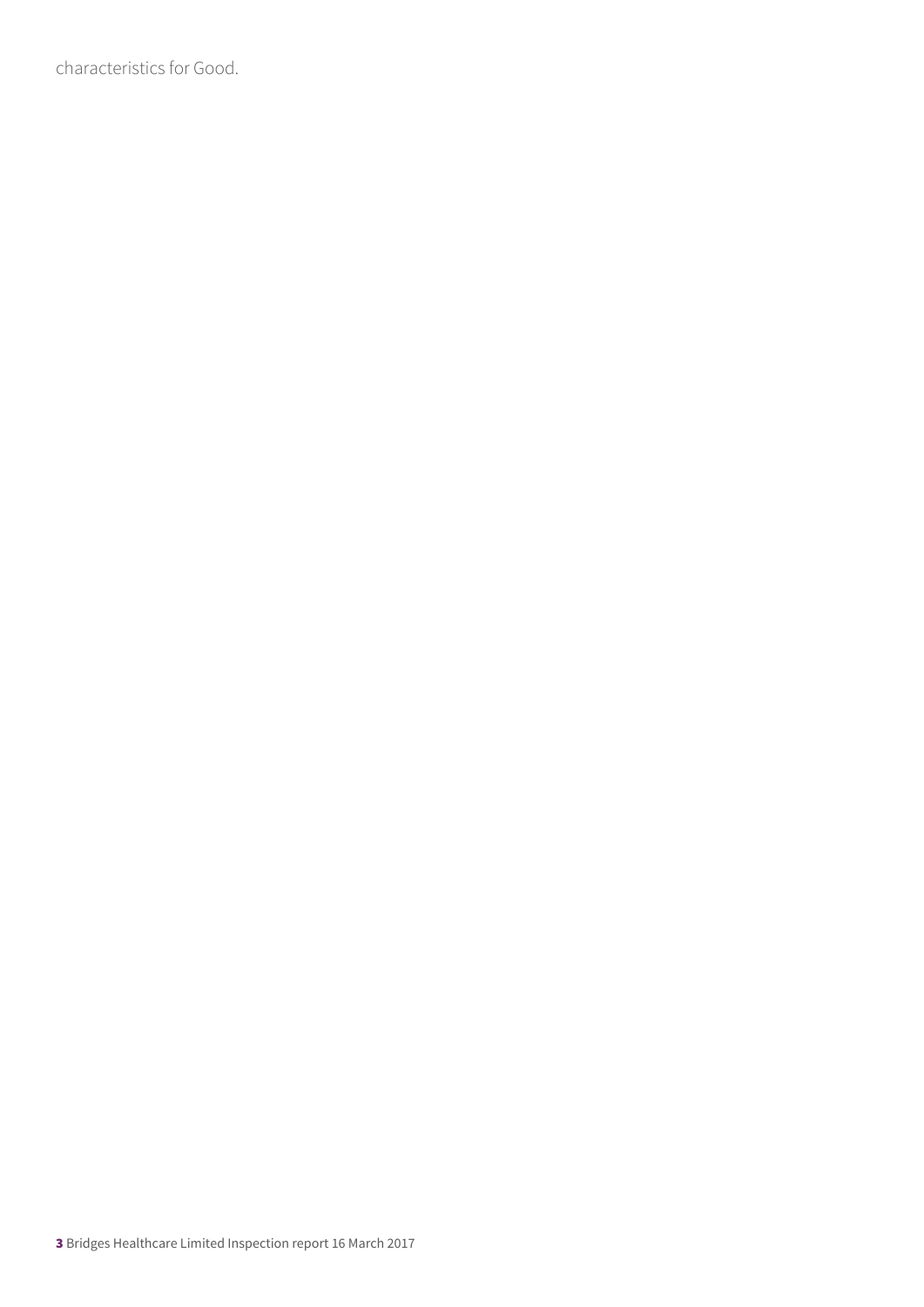### The five questions we ask about services and what we found

We always ask the following five questions of services.

| Is the service safe?                                                                                                                                                                                                             | <b>Requires Improvement</b> |
|----------------------------------------------------------------------------------------------------------------------------------------------------------------------------------------------------------------------------------|-----------------------------|
| The service was not always safe.                                                                                                                                                                                                 |                             |
| Staff recruitment records had been checked and action taken to<br>ensure an effective recruitment system was now in place.                                                                                                       |                             |
| However there were other aspects of this key question that<br>required improvement at the last comprehensive inspection.                                                                                                         |                             |
| Is the service responsive?                                                                                                                                                                                                       | <b>Requires Improvement</b> |
| The service was not consistently responsive.                                                                                                                                                                                     |                             |
| We saw people's care plans were up to date and reflected their<br>current needs. However some improvement was required to<br>ensure they were personalised and reflected people's<br>preferences rather than being task focused. |                             |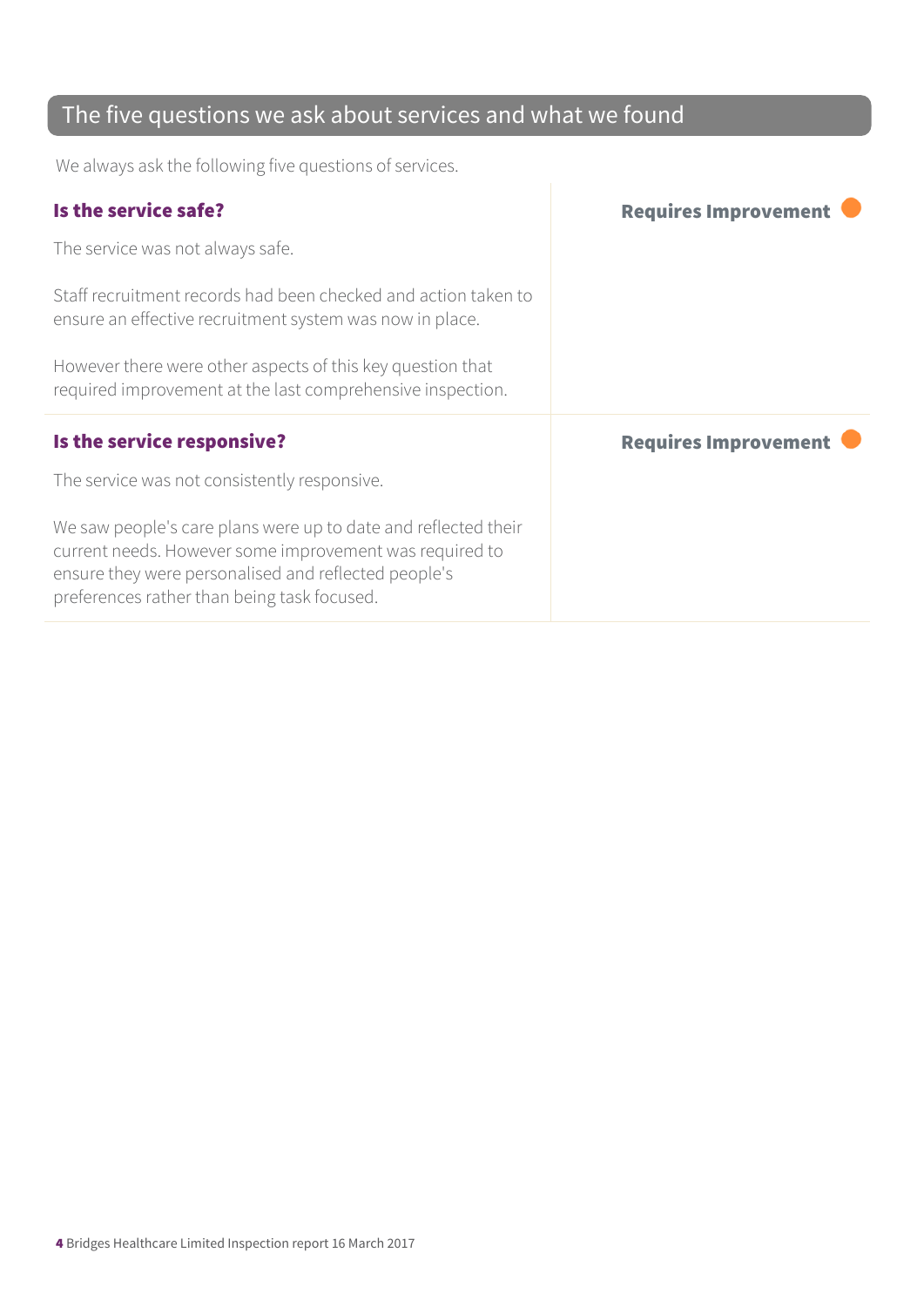

# Bridges Healthcare Limited Detailed findings

# Background to this inspection

We carried out this inspection under Section 60 of the Health and Social Care Act 2008 as part of our regulatory functions. This inspection was planned to check whether the provider is meeting the legal requirements and regulations associated with the Health and Social Care Act 2008, to look at the overall quality of the service, and to provide a rating for the service under the Care Act 2014.

We undertook a focused inspection of Bridges on 02 and 06 February 2017. This inspection was carried out to check that improvements to meet legal requirements planned by the provider after our comprehensive inspection on 03, 04, 08 and 09 August 2016 had been made. We inspected the service against part of two of the five questions we ask about services: is the service safe, and, is the service responsive. This is because the service was not meeting legal requirements in relation to parts of those questions at the last inspection.

The inspection was undertaken by one inspector and was unannounced. Before the inspection we reviewed the information we held about the home, this included the provider's action plan, which set out the action they would take to meet legal requirements. During the inspection we visited four people and their relatives who used the service. We spoke with the registered manager and we looked at nine people's care records and five staff files.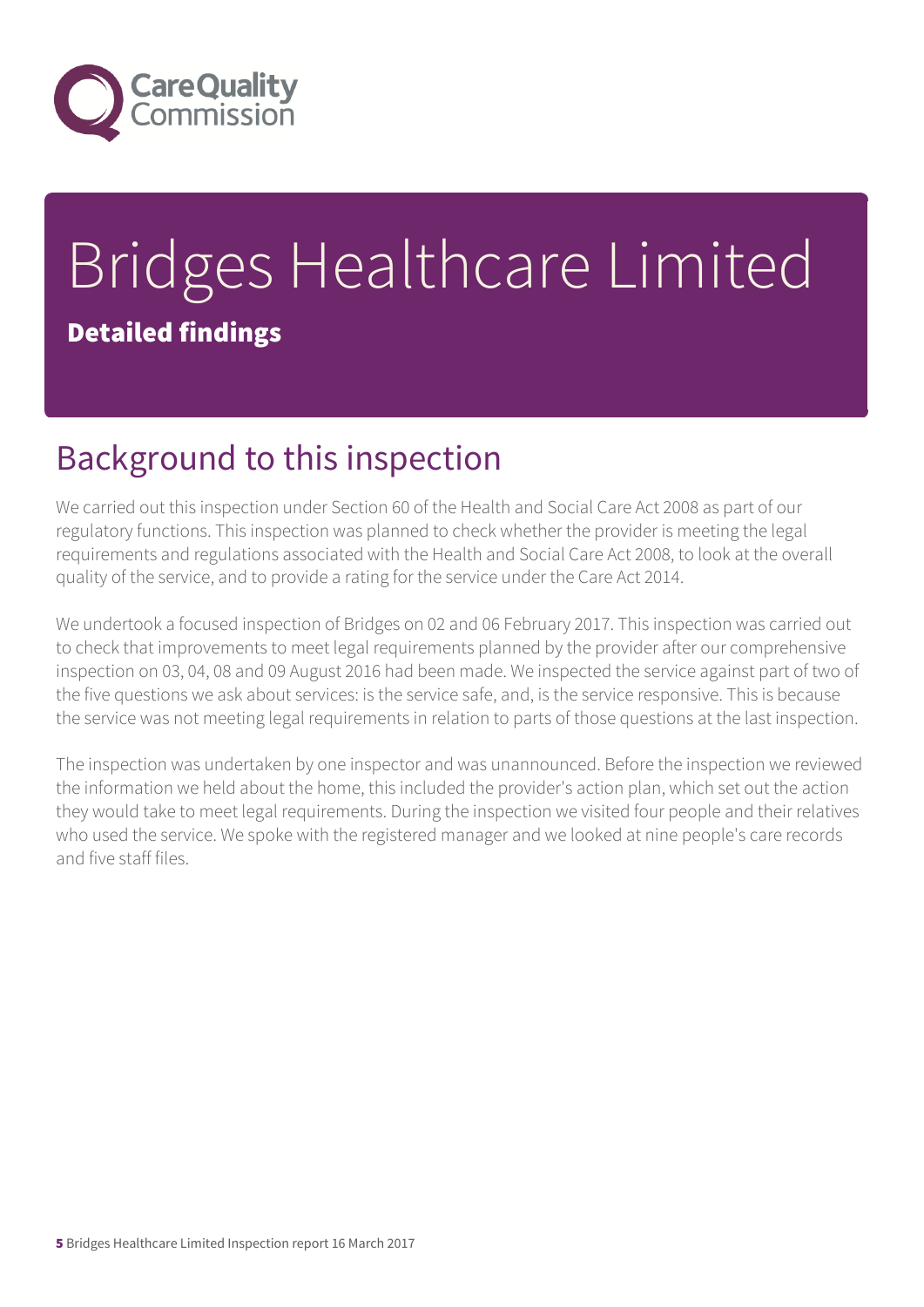## Is the service safe?

## Our findings

At the last comprehensive inspection on 03, 04, 08 and 09 August 2016 we found a breach of legal requirements in respect of staff recruitment. The provider had not requested applicants' full employment history as required under the regulations to reduce risk.

At this inspection on 02 and 06 February 2017 we found effective arrangements were now in place in relation to staff recruitment. An audit of staff recruitment records had been completed since the last inspection and any action needed had been completed. Staff records we looked at contained the necessary checks to ensure suitable staff were employed. A new application form was in use that requested job applicants to provide their full employment history and to explain any gaps in this. Existing staff had provided details of their full employment history and reasons of any gaps in employment to comply with the regulations and reduce the risks of employing unsuitable staff.

The provider had made the necessary changes to their recruitment processes but we have not changed the rating of this key question to 'Good' as there were other aspects of this key question that required improvement from the last comprehensive inspection.